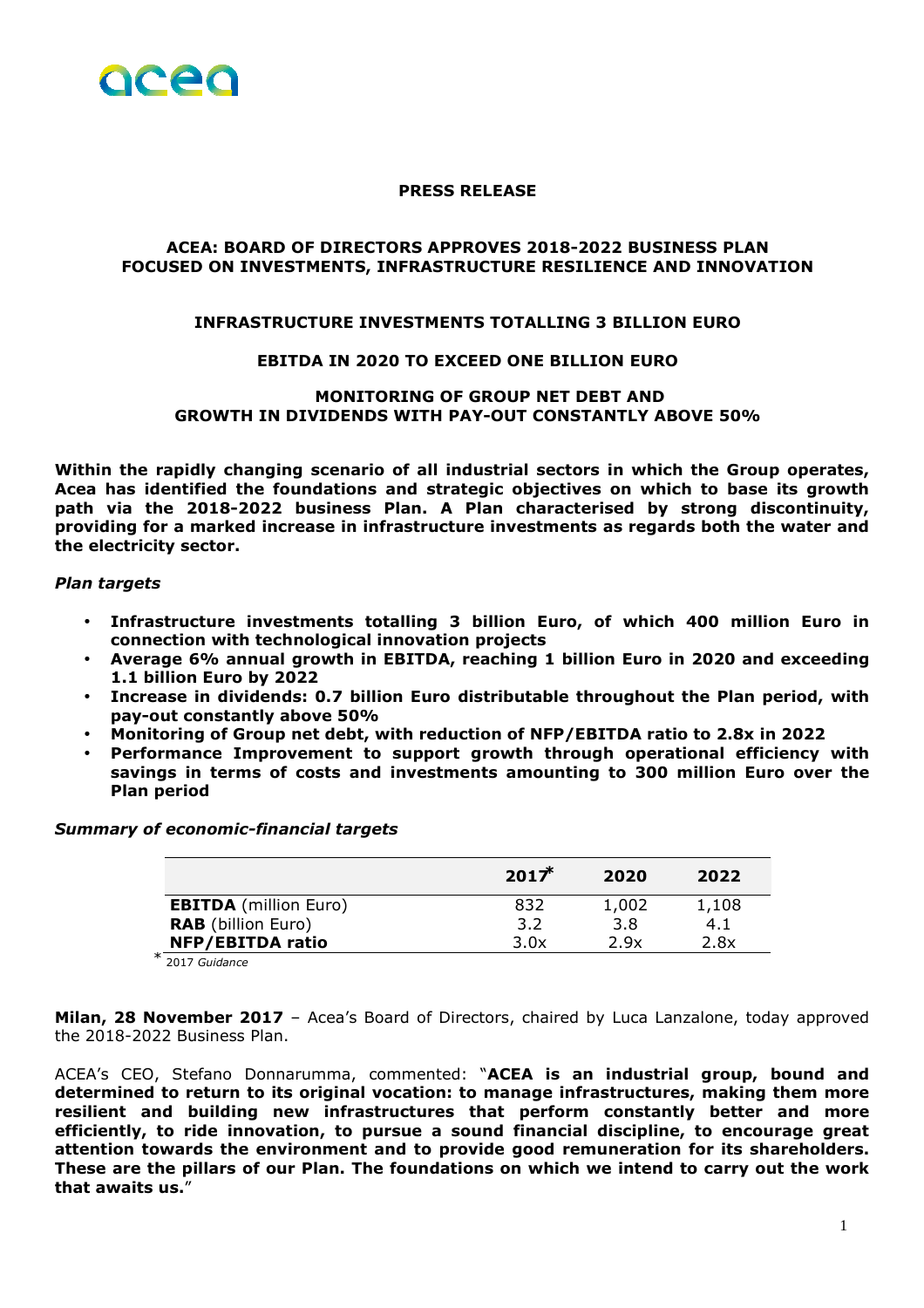

# *Basic principles of the 2018 – 2022 Plan*

The new Business Plan will be supported by **four strategic pillars** associated with **strong industrial growth,** centred around the improvement of infrastructure and a customer-oriented approach, a **continuous territorial emphasis** based on decarbonisation-oriented sustainable development through increased electrification of consumption and the recovery of material in the waste treatment cycle, from a circular economy perspective. The third pillar is focused on **technological innovation** which, with investments totalling over 400 million Euro, will enable increased automation of industrial processes and greater infrastructure resilience, in view of the "Smart Grid" and "Smart City" projects. The fourth pillar is concerned with **operational efficiency** and **performance improvement** via the rigorous management of costs and investments, leading to savings of around 300 million Euro over the Plan period.

With the implementation of investments totalling 3 billion Euro envisaged in the Plan, EBITDA will rise to over 1 billion Euro in 2020 and 1.1 billion Euro in 2022, positively influencing the RAB (Regulatory Asset Base), which will reach 4 billion Euro (+25%) by the end of the Plan period. The growth in EBITDA is steered above all by the development of tariff dynamics in the regulated sectors, the efficiencies achievable by carrying out a performance improvement and cost reduction process, together with expansion of the power and gas customer base and enhancement of plant engineering in the area, making it possible to absorb the effects caused by discontinuation of *CIP*6 incentives. Net profit, in 2020, will reach approximately 282 million Euro, rising to 332 million Euro by the end of 2022.

### *Actions planned for each business area*

• **WATER –** EBITDA in 2022 at over 470 million Euro with CAGR 2017-2022 of 6.4%, supported by scheduled investments totalling 1.6 billion Euro, focused on infrastructure resilience and the upgrading of purification facilities.

Acea, as Italy's leading water services operator, intends to support the development of the Integrated Water Services sector with a view to reducing the gap in terms of infrastructure and plant engineering in its territories of operation.

The following main interventions will be carried out:

- − an **extraordinary restoration plan concerning over 800 kms of water and sewer network** which will allow the possibility to reduce the network leaks by 15 p.p. over the five years of the Plan, dealing with water emergencies, if any, in the best way possible;
- − development and **upgrading of major purification plants** and rationalisation of about 40 smaller facilities;
- − **supply reinforcement and securitisation** to ensure the safety of the water resource, particularly including in the Business Plan the design for development of the Peschiera aqueduct;
- − modernisation and introduction of remote reading systems on meters, thanks to the installation of around **500 thousand Smart Meters.**
- **ENERGY INFRASTRUCTURES**  EBITDA in 2022 at 386 million Euro with CAGR 2017-2022 of 3.5%, supported by scheduled investments totalling 1.1 billion Euro focused on infrastructure resilience, allowing increased system electrification, which will be the enabling factor for the development of new value-added services within the scope of the "Smart City" initiatives. This industrial course, in keeping with Italy's National Energy Strategy 2017, is oriented towards a constantly greater energy system decarbonisation.

The following main interventions will be carried out by ACEA:

- − **upgrade of over 2,500 kms of low voltage network** to enhance resilience and increase available capacity in order to facilitate the change from 3kW to 6kW for all residential consumers;
- − **smartisation of the** *Roma Capitale* **grid** to enable new services via the **laying of approximately 1,500 kms of fibre optic cable and the installation of around 1 million Smart Meters;**